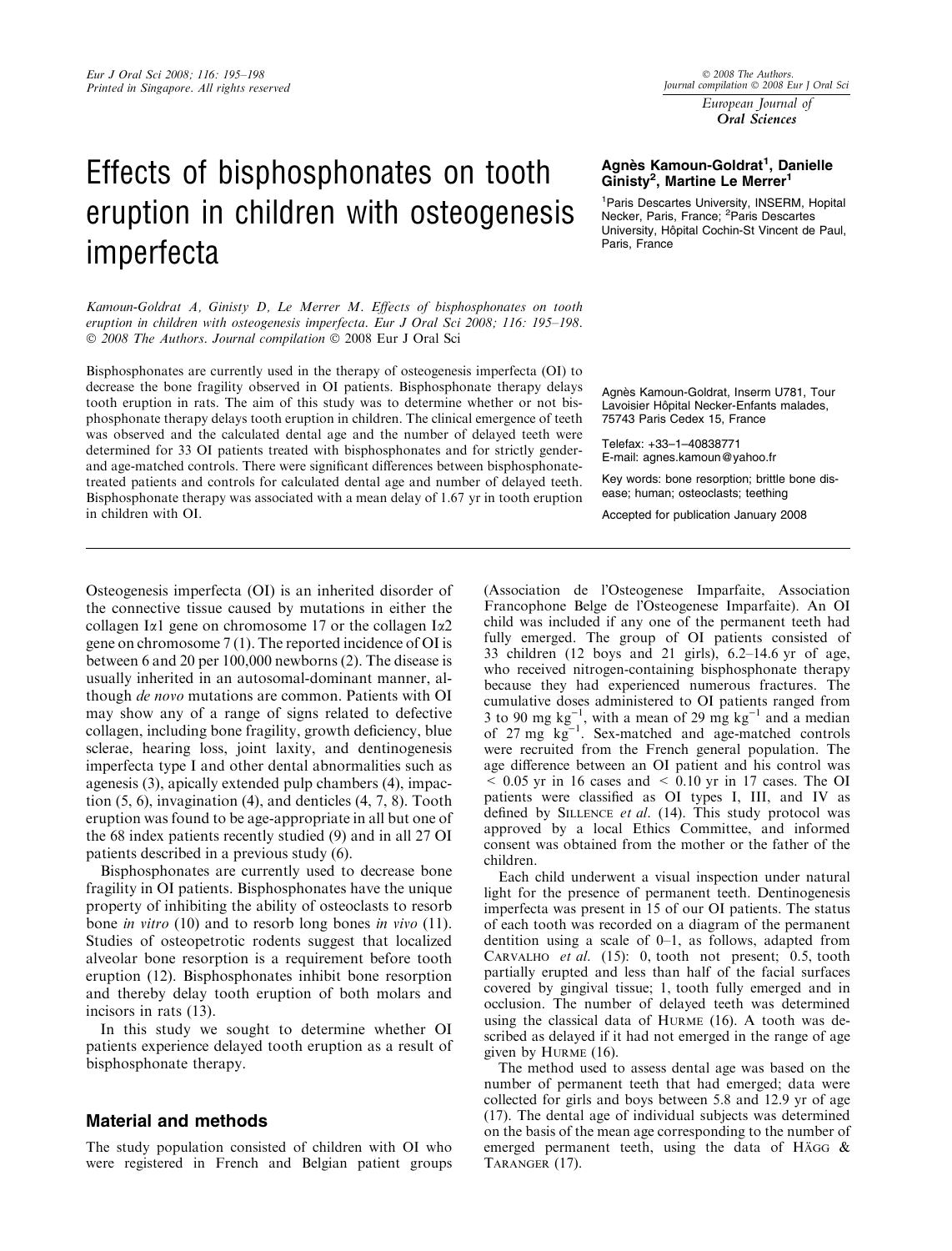The paired  $t$ -test was used to test the hypothesis that the chronological age and the dental age of matched pairs were identical, and also to test in the controls the relationship between chronological age and dental age. The chi-square test was used for comparison of the number of delayed teeth between OI patients and controls, for comparison between low and high doses of bisphosphonate therapy, and for comparison between patients with or without dentinogenesis imperfecta.

### **Results**

The accuracy of assessment of chronological age by analysis of tooth emergence was checked in the control group. There was no significant difference between the calculated dental age and the chronological age (paired t-test:  $t = 0.60$ . No significant difference was observed for the chronological age between OI patients and their matched controls ( $t = 0.44$ , paired t-test). Patients and controls showed significant differences concerning the calculated dental age  $\{1.47 \pm 0.22\}$  [standard error of the mean (SEM)] yr; paired *t*-test:  $t = 7.00$ ,  $P \ll 0.001$ }; the number of permanent teeth erupted  ${4.21 \pm 0.58}$ 



Fig. 1. Overview of the individual results for bisphosphonatetreated osteogenesis imperfecta (OI) patients (OI-BP) (A) and controls (B). Dental maturity was determined as the difference between calculated dental age (plotted on the y-axis) (see the text) and chronological age (plotted on the x-axis).

(SEM) teeth; paired *t*-test:  $t = 7.32$ ,  $P \le 0.001$ ]; and the number of delayed teeth  $[1.58 \pm 0.42$  (SEM) teeth; paired *t*-test:  $t = 3.87, P \le 0.001$ ].

Figure 1 shows chronological age and calculated dental age (17) for all the children. The mean ( $\pm$  SEM) tooth eruption delay was  $0.009 \pm 0.07$  yr for controls and  $1.67 \pm 0.40$  yr for bisphosphonate-treated OI patients ( $P \ll 0.001$ ). Table 1 shows the number of delayed teeth in OI patients and the controls. Statistically significant differences were observed between controls and OI patients as assessed by the chi-square test ( $P < 0.01$ ). No difference was observed between OI patients with or without dentinogenesis imperfecta. When the OI patients were separated into two groups according to the median of the cumulative bisphosphonate dose received  $(27 \text{ mg kg}^{-1})$ , a significant difference between the lowdose and high-dose groups was observed, such that the high-dose group had significantly more delayed teeth. No statistical differences were found in the ages of OI patients: in the low-dose group,  $8.7 \pm 0.54$  (SEM) yr for patients without delayed teeth and  $9.06 \pm 1.04$  (SEM) yr for patients with delayed teeth; and in the high-dose group,  $10.26 \pm 1.59$  (SEM) yr for patients without delayed teeth and  $9.93 \pm 0.18$  (SEM) yr for patients with delayed teeth.

## **Discussion**

For practical and ethical reasons, our study was based only on clinical examination of dental eruption status. Although various dental abnormalities are associated with OI, alterations of tooth eruption were not found to be prevalent in a previous study (9). The patients described in this previous study did not receive bisphosphonate therapy and only one of the 68 patients reported on had delayed tooth eruption. In this patient, only the lower medial incisor had erupted at 19 months of age, and at 30 months of age only eight teeth had erupted, although all expected teeth were visible on radiographs. Thirty-two patients in this study were between 5 and 14 yr of age and had age-appropriate tooth eruption (9). An earlier study involving about 40 patients reported similar findings (6). There is strong evidence in our study that bisphosphonate therapy is responsible for delayed teeth eruption. Moreover, the delay seems to be dose dependent and unrelated to the duration of treatment.

Table 1 Distribution of osteogenesis imperfecta patients and controls by number of delayed teeth

| Number of<br>delayed teeth | Controls | Bisphosphonate-treated OI patients |         |            |                |                 |
|----------------------------|----------|------------------------------------|---------|------------|----------------|-----------------|
|                            |          | All patients                       | With DI | Without DI | Low dose of BP | High dose of BP |
| $\theta$                   | 31       | 16                                 |         | 10         |                |                 |
|                            |          |                                    |         |            |                |                 |
|                            |          |                                    |         |            |                |                 |
| $\geq$ 3                   |          |                                    |         |            |                |                 |

BP, bisphosphonates; DI, dentinogenesis imperfecta; OI, osteogenesis imperfecta.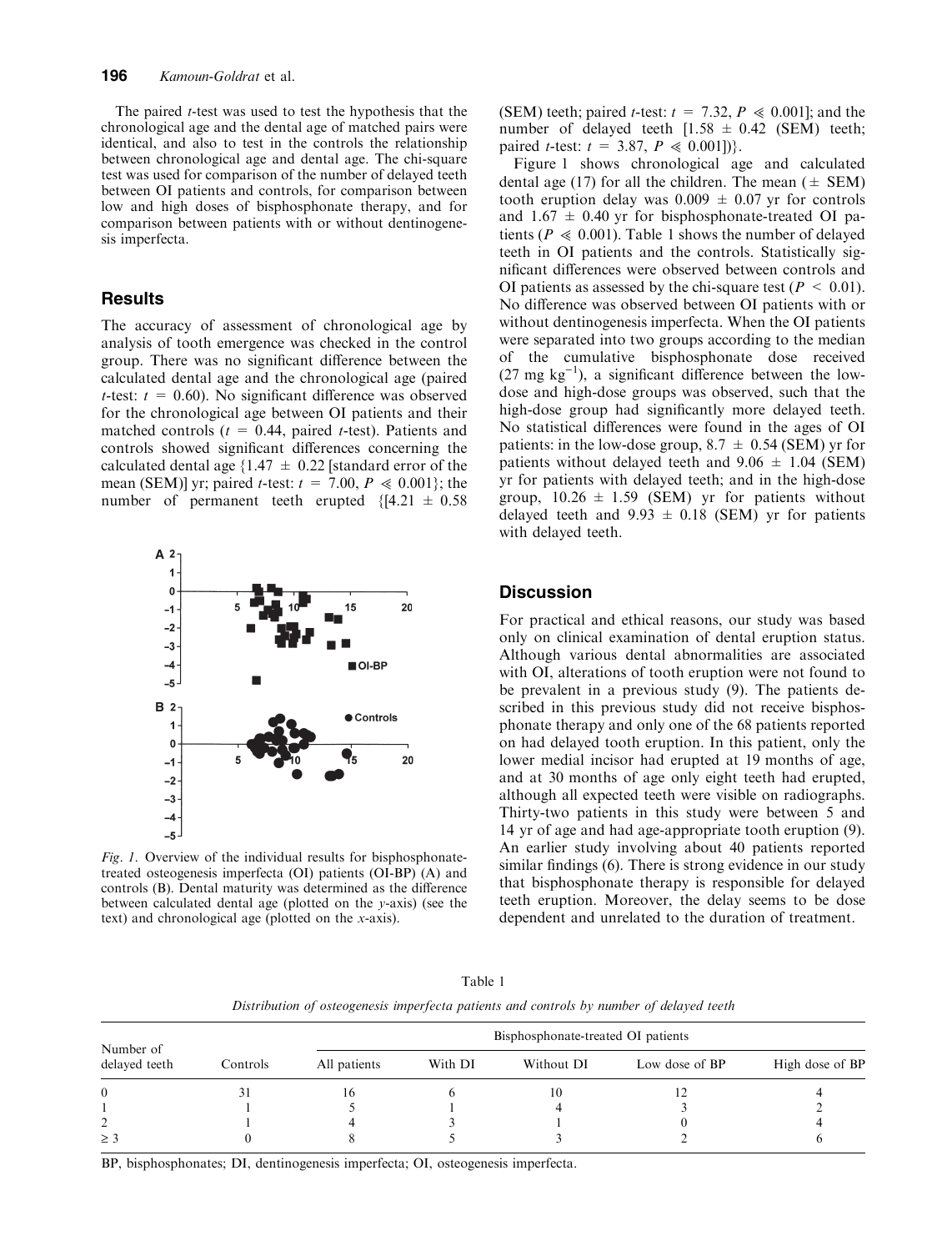An overall picture of the dentition, as assessed by analysis of tooth emergence, can only be obtained by counting emerged teeth in individuals during the period of eruption of the primary or permanent dentition (16). Various methods have been reported by many investigators (16, 18–20). In the present study, we only used a clinical analysis of tooth emergence. Tooth eruption is mediated by bone remodeling and dental development, which is contingent on further root development prior to the initiation of bone remodeling. Our clinical examination does not distinguish between bone remodeling and root development. Nevertheless, there is biological evidence to suggest that bisphosphonates have a direct effect only on the former mechanism (21).

The development of a tooth and its emergence into the oral cavity are complicated phenomena, and the mechanisms are not yet fully understood. Individual teeth develop within the jaws, and eruption occurs during a complex process involving bone remodeling on opposite sides of the developing teeth (21). In addition to bone changes, eruption of the permanent teeth necessitates resorption and exfoliation of the primary teeth. The requirement of alveolar bone resorption for tooth eruption was first noted in osteopetrotic rodents. Ostepetrosis is a congenital bone disease involving reduced bone resorption but not reduced bone formation (22), and in many cases there is failure of teeth eruption. For example, in the toothless rat  $(tl)$ , the teeth are fully formed but do not erupt (23). Such animals have few osteoclasts, and they are probably non-functional (22, 24). This was confirmed by scanning electron microscopy showing the absence of bone resorption in the crypts of tl rats, contrasting with the scalloped crypt surfaces in normal rats, which indicate bone resorption. In another strain of osteopetrotic rats  $(ia)$  in which the teeth do not erupt, irradiation and injection of spleen cells from normal rats resulted in tooth eruption owing to the differentiation of functional osteoclasts (25). Also, osteopetrotic  $\left(\frac{op}{op}\right)$  mutant animals have fewer osteoclasts than normal mice, and their teeth do not erupt (26).

A direct causal relationship between resorption of alveolar bone by osteoclasts and tooth eruption has been shown in studies in which pamidronate, a bisphosphonate that reduces bone resorption by osteoclasts, was injected into rats (13). Eruption was delayed by 8 d for the first mandibular molars, by 1.6 d for the mandibular incisors, and by 2.5 d for the maxillary incisors. The cytological effect of this treatment was to increase the size of the osteoclasts and the number of nuclei, suggesting that the osteoclasts might be increasing in size to compensate for their reduced ability to resorb bone (13). It was also found (27) that both single and multiple injections of a bisphosphonate in rats inhibited the formation of acellular cementum in the teeth; a cellular hard tissue matrix was formed on the newly developed dentin surface, but not on previously formed acellular cementum. This hard tissue matrix was gradually resorbed after ending bisphosphonate treatment (28, 29).

Nitrogen-containing bisphosphonates (N-BPs) are currently used in the treatment of bone fragility in humans. The only previously reported effects of bisphosphonates on teeth are slight disruptions in the formation of enamel and dentine in rats (30). After internalization, N-BPs inhibit a key enzyme, farnesyldiphosphate synthase, in the biosynthetic mevalonate pathway (31, 32). As a result, N-BPs interfere with a variety of cellular functions essential for the boneresorbing activity and survival of osteoclasts (33). Several intermediates in this pathway, including farnesyl pyrophosphate and geranylgeranyl pyrophosphate, are required for the post-translational modification (i.e. prenylation) of guanosine triphosphate-binding proteins such as Ras, Rho, and Rac (34). These signaling molecules are involved in the regulation of cell proliferation, cell survival, and cytoskeletal organization (33). In particular, inhibition of protein prenylation and Ras signaling within osteoclasts leads to defects in intracellular vesicle transport (35). As a result, osteoclasts cannot form a tight-sealing zone or ruffled borders, which are required for bone resorption. These observations may explain the delayed tooth eruption observed in bisphosphonate-treated OI patients.

Our study has shown that bisphosphonate therapy delays tooth eruption in humans, consistent with its effects in rats. Bisphosphonates have a large effect on bone fragility in OI patients and delayed tooth eruption is a minor side-effect of this therapy. However, delayed tooth eruption should be considered, particularly as it may increase the number of impacted teeth in patients already suffering from dental disorders.

Acknowledgements – We acknowledge the support of all the patients and their parents, the Association de l'Osteogenese Imparfaite (AOI), and the Association Francophone Belge de l'Osteogenese Imparfaite (AFBOI). We also acknowledge the Association de l'Osteogenese Imparfaite for financial support.

#### References

- 1. Sykes B, Ogilvie D, Wordsworth P, Anderson J, Jones N. Osteogenesis imperfecta is linked to both type I collagen structural genes. Lancet 1986; 2: 69-72.
- 2. Andersen PE Jr, Hauge M. Osteogenesis imperfecta: a genetic, radiological, and epidemiological study. Clin Genet 1989; 36: 250–255.
- 3. Engelbert RH, Pruijs HE, Beemer FA, Helders PJ. Osteogenesis imperfecta in childhood: treatment strategies. Arch Phys Med Rehabil 1998; 79: 1590–1594.
- 4. Lukinmaa PL, Ranta H, Ranta K, Kaitila I, Hietanen J. Dental findings in osteogenesis imperfecta: II. Dysplastic and other developmental defects. J Craniofac Genet Dev Biol 1987; 7: 127–135.
- 5. Schwartz S, Tsipouras P. Oral findings in osteogenesis imperfecta. Oral Surg Oral Med Oral Pathol 1984; 57: 161–167.
- 6. O'CONNELL AC, MARINI JC. Evaluation of oral problems in an osteogenesis imperfecta population. Oral Surg Oral Med Oral Pathol 1999; 87: 189-196.
- 7. Lund AM, Jensen BL, Nielsen LA, Skovby F. Dental manifestations of osteogenesis imperfecta and abnormalities of collagen I metabolism. J Craniofac Genet Dev Biol 1998; 18: 30–37.
- 8. Lindau B, Dietz W, Lundgren T, Storhaug K, Noren JG. Discrimination of morphological findings in dentine from osteogenesis imperfecta patients using combinations of polarized light microscopy, microradiography and scanning electron microscopy. Int J Paediatr Dent 1999; 9: 253–261.